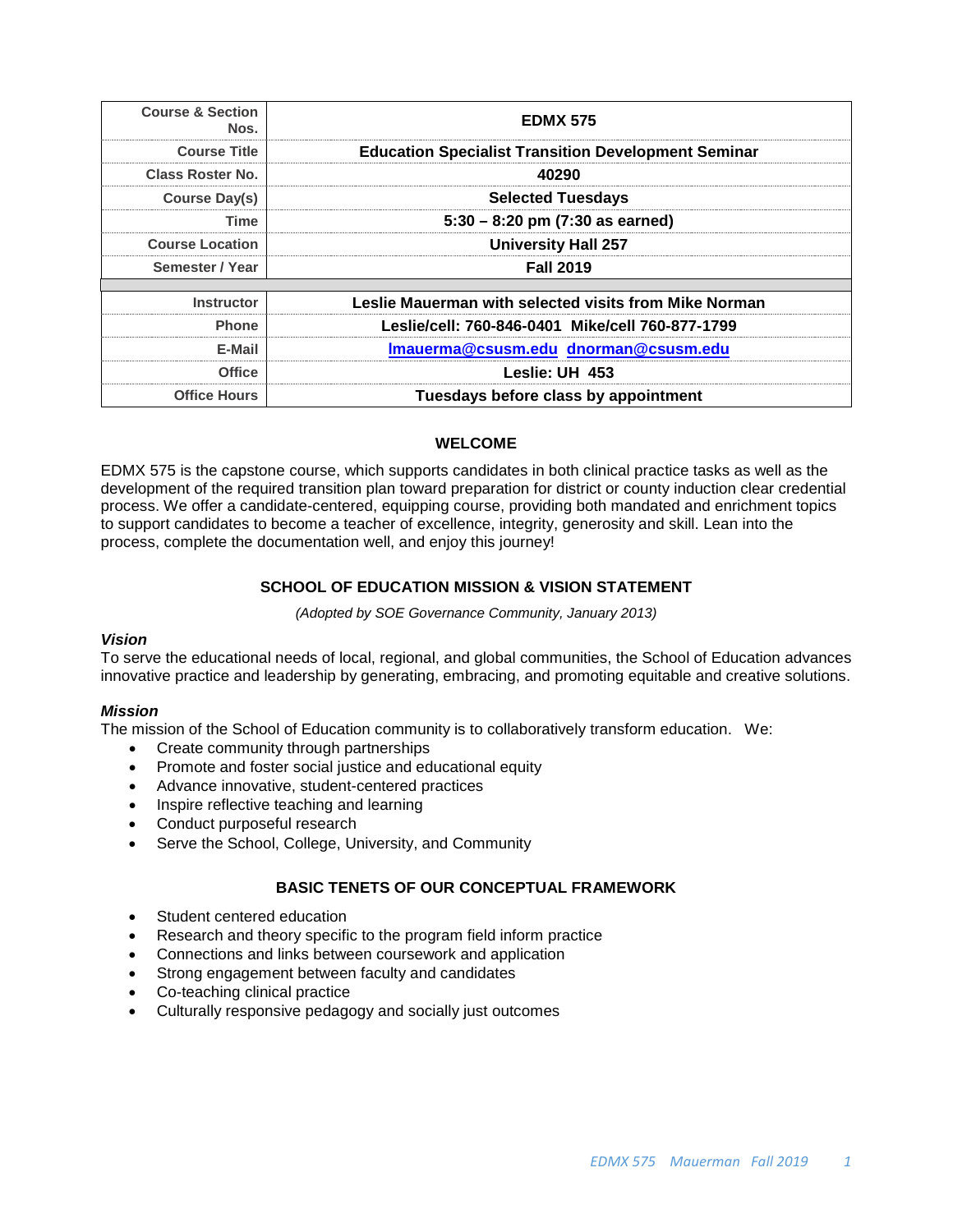# **TABLE OF CONTENTS**

| This course takes place in both virtual and face-to-face environments in which attendance is required.     |  |
|------------------------------------------------------------------------------------------------------------|--|
| Face-to-face sessions guide candidates to learn about their strengths and needs for developing growth      |  |
| goals related to future continuing professional development through the following experiences and          |  |
|                                                                                                            |  |
|                                                                                                            |  |
| Hybrid: This course takes place in both virtual and face-to-face environments in which attendance is       |  |
| required. Face-to-face sessions guide candidates to identify and learn about their strengths and needs for |  |
| developing growth goals related to future continuing professional development through the following        |  |
|                                                                                                            |  |
|                                                                                                            |  |
|                                                                                                            |  |
|                                                                                                            |  |
|                                                                                                            |  |
|                                                                                                            |  |
|                                                                                                            |  |
|                                                                                                            |  |
|                                                                                                            |  |
|                                                                                                            |  |
|                                                                                                            |  |
|                                                                                                            |  |
|                                                                                                            |  |
|                                                                                                            |  |
|                                                                                                            |  |
|                                                                                                            |  |
|                                                                                                            |  |
|                                                                                                            |  |
|                                                                                                            |  |
|                                                                                                            |  |
|                                                                                                            |  |
|                                                                                                            |  |
|                                                                                                            |  |
|                                                                                                            |  |
|                                                                                                            |  |
|                                                                                                            |  |
|                                                                                                            |  |
|                                                                                                            |  |
|                                                                                                            |  |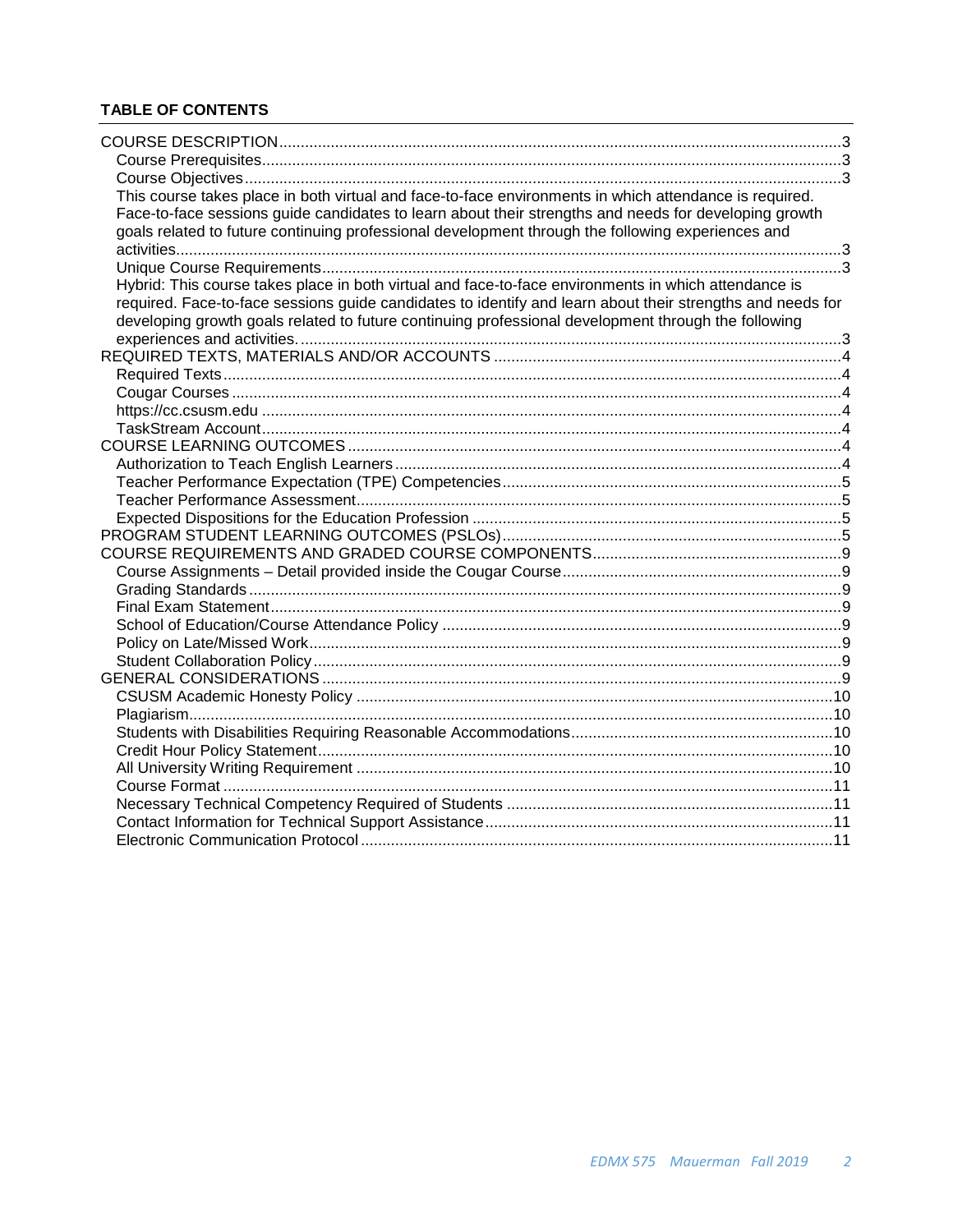## **COURSE DESCRIPTION**

<span id="page-2-0"></span>Candidates develop an Individualized/Induction Transition Development Plan that summarizes strengths and areas for continued professional growth based upon the Education Specialist Teacher Performance Expectations and field experiences. *Graded Credit/No Credit.*

## <span id="page-2-1"></span>**Course Prerequisites**

Candidates will demonstrate proof of successful completion of all four TPA Assessments. Completion of or recorded waivers for all coursework required prior to enrollment in EDMX 572 or EDMX 672 is required. *Co requisite: Enrollment in EDMX 572 or EDMX 672*

## <span id="page-2-2"></span>**Course Objectives**

<span id="page-2-3"></span>This course takes place in both virtual and face-to-face environments in which attendance is required. Faceto-face sessions guide candidates to learn about their strengths and needs for developing growth goals related to future continuing professional development through the following experiences and activities.

## <span id="page-2-4"></span>**Unique Course Requirements**

<span id="page-2-5"></span>Hybrid: This course takes place in both virtual and face-to-face environments in which attendance is required. Face-to-face sessions guide candidates to identify and learn about their strengths and needs for developing growth goals related to future continuing professional development through the following experiences and activities.

In the companion Clinical Practice course, EDMX 672, all candidates are required to participate in a **Breadth of Experience visitation week**, and to complete written Observation and Reflection assignments to that end. These assigned site visits are designed to meet program standards and to prepare candidates for the requirements inherent in a dual credential program. **For concurrent candidates, these visitations occurred in EDMX 511.** 

- Candidates are required to have dependable, consistent access to a computer. Many assignments will require the use of a computer during class sessions.
- Candidates are expected to use "person-first" language in all written and oral assignments and class discussions (e.g., "Student with Down syndrome," rather than "Down syndrome student." Use "Johnny who has autism," rather than "My autistic student"). **Please read the article at this website before the course begins:<http://www.inclusionproject.org/lets-all-play/people-first-language/>**
- Candidates post assignments in the web course by midnight on the date they are due.
	- If there are extraordinary circumstances that impact completion of assignments, candidates must advise the instructor as soon as possible to make alternate submission plans.
	- If there are questions or concerns, candidates are expected to contact the instructor via university email.
	- Candidates are expected to complete all assigned work. There will be a reduction in points for any assignments submitted after due dates, unless *prior* instructor approval is secured.
	- Exceptions will be handled on a case-by-case basis, at the discretion of the instructor.
- Candidates are expected to proofread and edit all written assignments prior to submission. Candidates will ensure their writing is error-free (grammar, syntax, spelling), and ideas are logically and concisely presented. Assignment credit will reflect any oversight.
- **Candidates are strongly advised to keep a copy of all written work. These copies are needed for future use as professional portfolio entries.**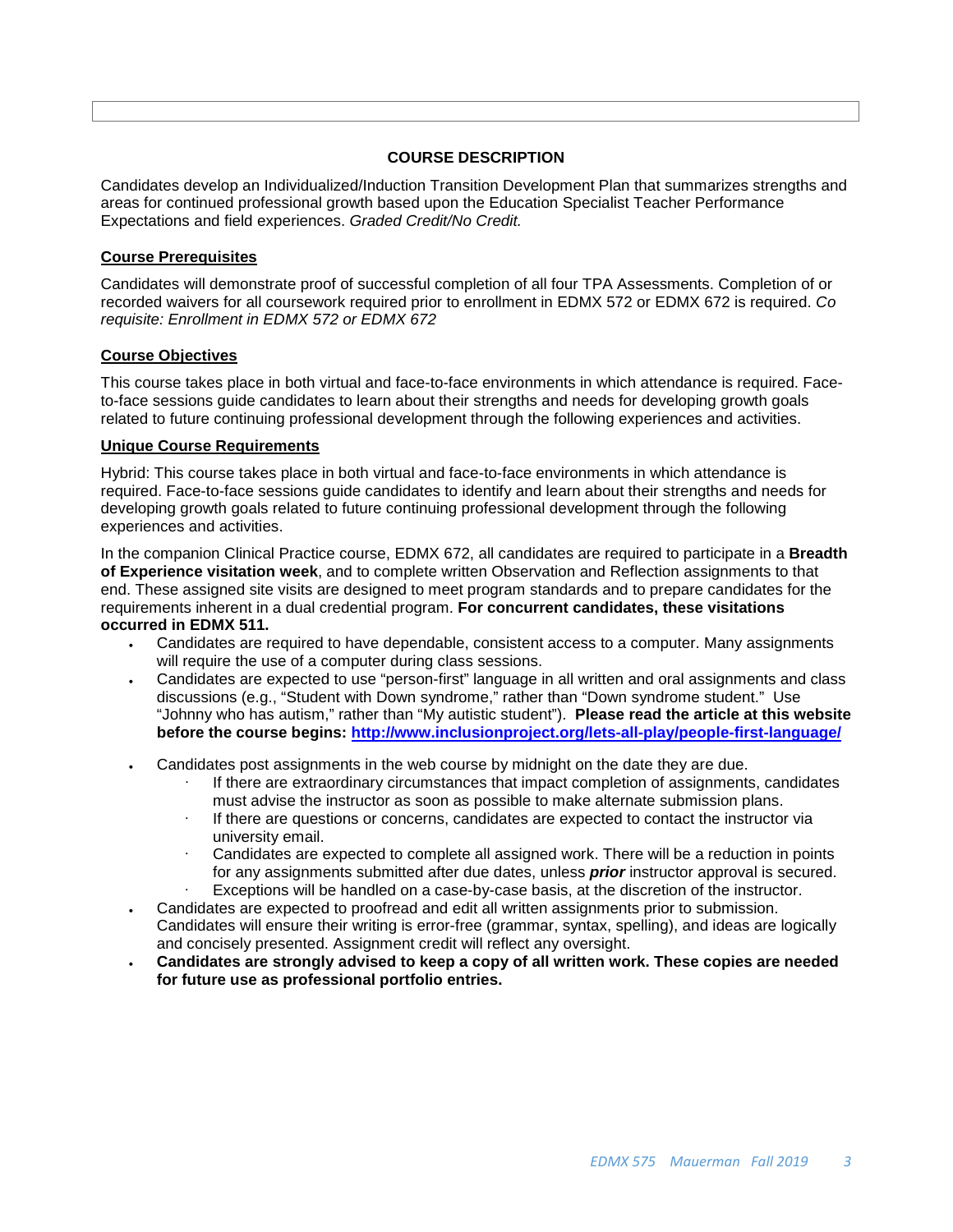## **REQUIRED TEXTS, MATERIALS AND/OR ACCOUNTS**

## <span id="page-3-1"></span><span id="page-3-0"></span>**Required Texts**

NO actual textbooks are required for this course.

Access to the Cougar Course is required, as well as a full year account with Taskstream.

A good-to-high quality 2 to 3 inch binder, suitable to serve as a Professional Employment Portfolio is also required. For this project, candidates also need a box of good quality plastic page protectors and 12 *WIDE* divider pages with typed label capability. These are available online: [https://www.amazon.com/Avery-](https://www.amazon.com/Avery-Insertable-Dividers-Multicolor-11222/dp/B0069IH7TO/ref=sr_1_1?ie=UTF8&qid=1535238850&sr=8-1&keywords=extra+wide+dividers+for+binders)[Insertable-Dividers-Multicolor-11222/dp/B0069IH7TO/ref=sr\\_1\\_1?ie=UTF8&qid=1535238850&sr=8-](https://www.amazon.com/Avery-Insertable-Dividers-Multicolor-11222/dp/B0069IH7TO/ref=sr_1_1?ie=UTF8&qid=1535238850&sr=8-1&keywords=extra+wide+dividers+for+binders) [1&keywords=extra+wide+dividers+for+binders](https://www.amazon.com/Avery-Insertable-Dividers-Multicolor-11222/dp/B0069IH7TO/ref=sr_1_1?ie=UTF8&qid=1535238850&sr=8-1&keywords=extra+wide+dividers+for+binders)

## <span id="page-3-2"></span>**Cougar Courses**

<span id="page-3-3"></span>**[https://cc.csusm.edu](https://cc.csusm.edu/)**

## <span id="page-3-4"></span>**TaskStream Account**

The School of Education uses Taskstream to manage candidate data regarding TPEs, clinical practice, signature assignments, and professional disposition assessments. Concurrent candidates must be enrolled in Taskstream throughout the Multiple Subject, Mild/Moderate and Moderate/Severe Education Specialist program(s). Enrollment fees are paid by going to [www.taskstream.com](https://copilot.csusm.edu/owa/redir.aspx?C=JQGRF98_YUaQtaUmRLCQfVWnwmJwxs9IDInTVMhk81xWIUA7hRT2uY6jlnFWAAXDSUJtKsld_Qs.&URL=http%3a%2f%2fwww.taskstrem.com) and registering for at least one year. Concurrent candidates and candidates completing both the Mild/Moderate and Moderate/Severe credentials must enroll for a minimum of two years.

After enrolling, to access the Education Specialist program from the Taskstream home page (this is noted by a DRF owl icon), find the Self-Enrollment area and click the **Enter Code** button. Then enter the word "**Concurrent2018**" and the program code which is available from the instructor upon request—**most concurrent 575 candidates already have a TS account.**

If this is the correct program, click the **Enroll** button. The Education Specialist program now will appear on individual Taskstream home page upon log in**. Be certain to note enrollment name and password**.

#### **COURSE LEARNING OUTCOMES**

<span id="page-3-5"></span>Upon successful completion of this course, students will have completed:

- 1) Development of an Individualized/Induction Development Transition Plan (IDTP) describing a candidate's strengths and professional growth goals, including specific emphasis for future professional development, study, and/or experiences.
- 2) Completion of the Cal State San Marcos Preliminary Education Specialist Teaching Performance Expectations (ES TPEs) Clinical Practice Assessment with descriptions of artifacts of knowledge and skills demonstrated; and
- 3) Completion of the requisite (minimum of five) Special Education Field Experience Logs documenting field experience in a broad range of service delivery options required of the California Commission on Teacher Credentialing (CCTC), and
- 4) Completion and presentation of Professional Employment Portfolio, which houses all certifications, authorizations, text scores, TB data, as well as lesson plans, a resume and other pertinent information for the employment search.

#### **For Credential Courses:**

## <span id="page-3-6"></span>**Authorization to Teach English Learners**

This credential program has been specifically designed to prepare teachers for the diversity of languages often encountered in California public school classrooms. The authorization to teach English learners is met through the infusion of content and experiences within the credential program, as well as additional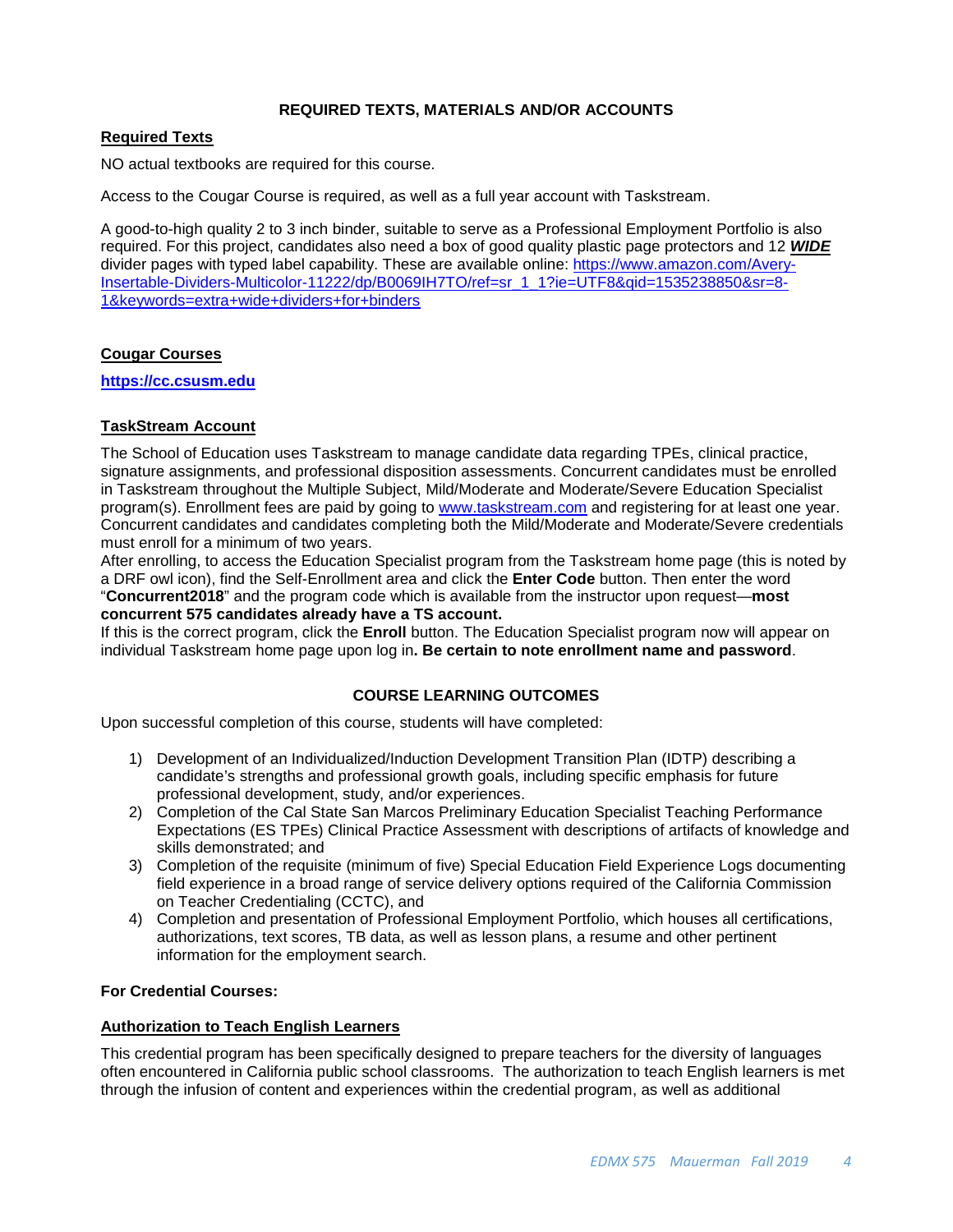coursework. Candidates successfully completing this program receive a credential with authorization to teach English learners. *(Approved by CCTC in SB 2042 Program Standards, August 2002)*

## <span id="page-4-0"></span>**Teacher Performance Expectation (TPE) Competencies**

The course objectives, assignments, and assessments have been aligned with the CTC standards for both the **Multiple Subject and Special Education Credentials**. This course is designed to help teachers seeking a California teaching credential to develop the skills, knowledge, and attitudes necessary to assist schools and district in implementing effective programs for all students. The successful candidate will be able to merge theory and practice in order to realize and provide a comprehensive and extensive educational program for all students. Candidates will be required to formally address ALL of the Education Specialist TPEs in this course through collected evidence and form completion in conjunction with the Cooperating Teacher and University Supervisor.

## <span id="page-4-1"></span>**Teacher Performance Assessment**

Beginning July 1, 2008 all California credential candidates must successfully complete a state-approved Teacher Performance Assessment (TPA), as part of the credential program of preparation.

#### **Because Concurrent candidates have successfully passed this Assessment, the final assessments for the Preliminary Education Specialist credential includes the RICA, and is further determined through the Ed Splst TPE assessment as well as the ITDP document, which is a required document for the induction process in the state of California.**

#### <span id="page-4-2"></span>**Expected Dispositions for the Education Profession**

Education is a profession that has, at its core, certain dispositional attributes that must be acquired and developed. Teaching and working with learners of all ages requires not only specific content knowledge and pedagogical skills, but also positive, informed attitudes about the multiple dimensions of the profession. The School of Education has identified six dispositions that must be evident in teacher candidates: social justice and equity, collaboration, critical thinking, professional ethics, reflective teaching and learning, and life-long learning. These dispositions have observable actions that will be assessed throughout the preparation program. For each dispositional element, there are three levels of performance - *unacceptable*, *initial target*, and *advanced target*. The description and rubric for the three levels of performance offer measurable behaviors and examples.

The assessment is designed to provide candidates with ongoing feedback for their growth in professional dispositions and includes a self-assessment by the candidate. The dispositions and rubric are presented, explained and assessed in one or more designated courses in each program as well as in clinical practice. **In the event that the Education Specialist candidate does not meet ALL of the Professional Dispositions, an immediate Statement of Concern will be prepared and delivered to the candidate with either the professor or the university supervisor and the Program Coordinator. Based upon assessment feedback, candidates will compose a reflection that becomes part of the candidate's Education Specialist Teaching Performance Expectation portfolio. Candidates are expected to meet the levels of** *meets or exceeds* **at this final level of the Concurrent program.**

## **PROGRAM STUDENT LEARNING OUTCOMES (PSLOs)**

<span id="page-4-3"></span>Though this course, candidates are informed of the ES TPEs and other expectations for their performance in clinical practice inclusive of the summative assessment of their performance in EDMX 572 (or EDMX 672 for interns) and other special education field experiences document in the Special Education Field Experience Log. Candidates are guided to reflect upon their developing knowledge and skill with regard to Education Specialist program standards and their application of the ES TPEs through the completion with cooperating teacher and University Supervisor of the Cal State San Marcos Preliminary Education Specialist Teaching Performance Expectations (ES TPEs) Clinical Practice Assessment. Using the *Preliminary Mild/Moderate Education Specialist Induction Transition Development Plan* form, each candidate identifies strengths, growth areas, and future options for post-credential professional development experiences and learning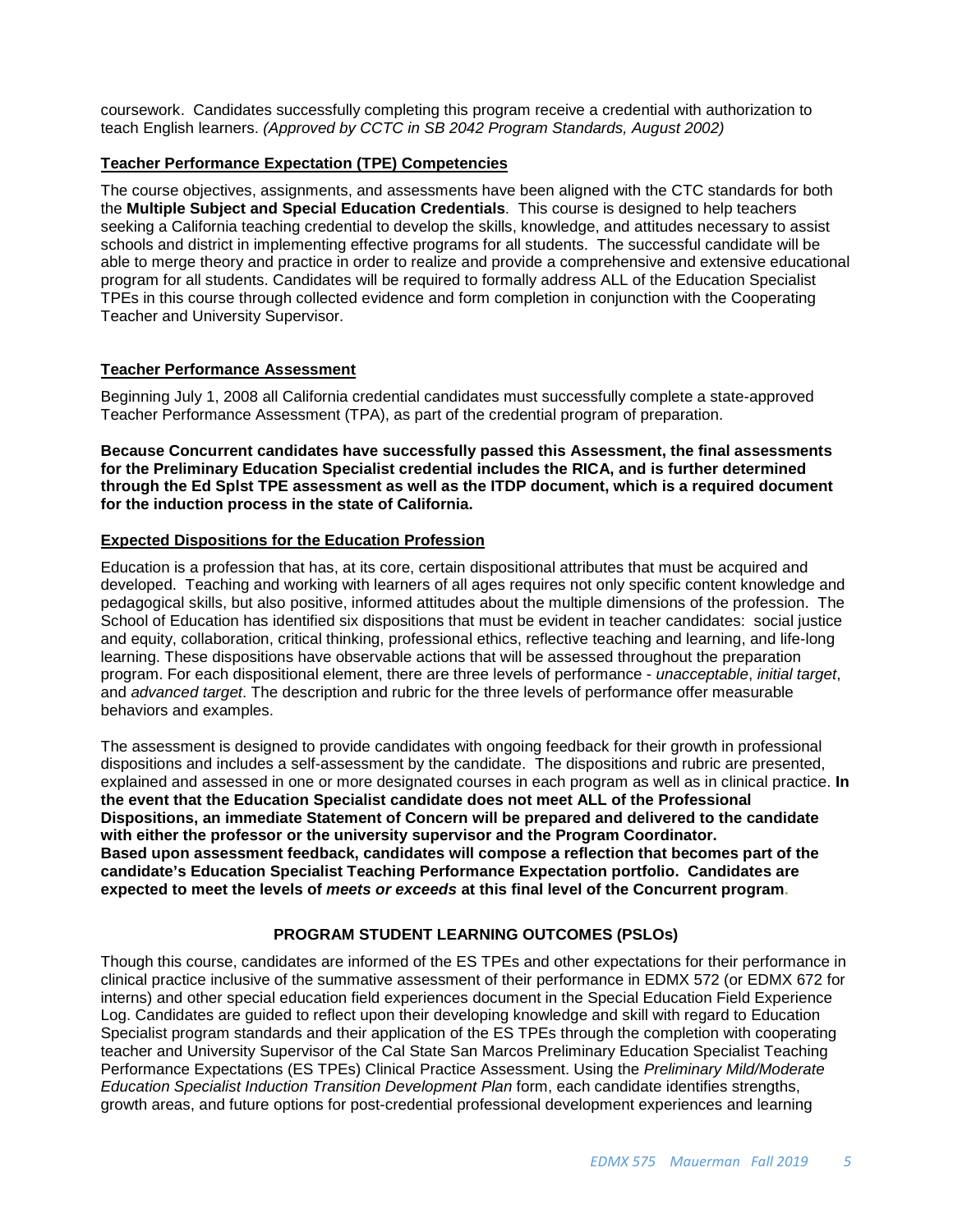opportunities. The plan is signed by the candidate, university supervisor, and clinical practice cooperating teacher and delivered to the program coordinator along with the ES TPE Checklist and the letter of recommendation for the awarding of the credential, also signed by the candidate, university supervisor, and cooperating teacher.

**(NOTE - This document contains an embedded section break so that the course schedule stands alone.)**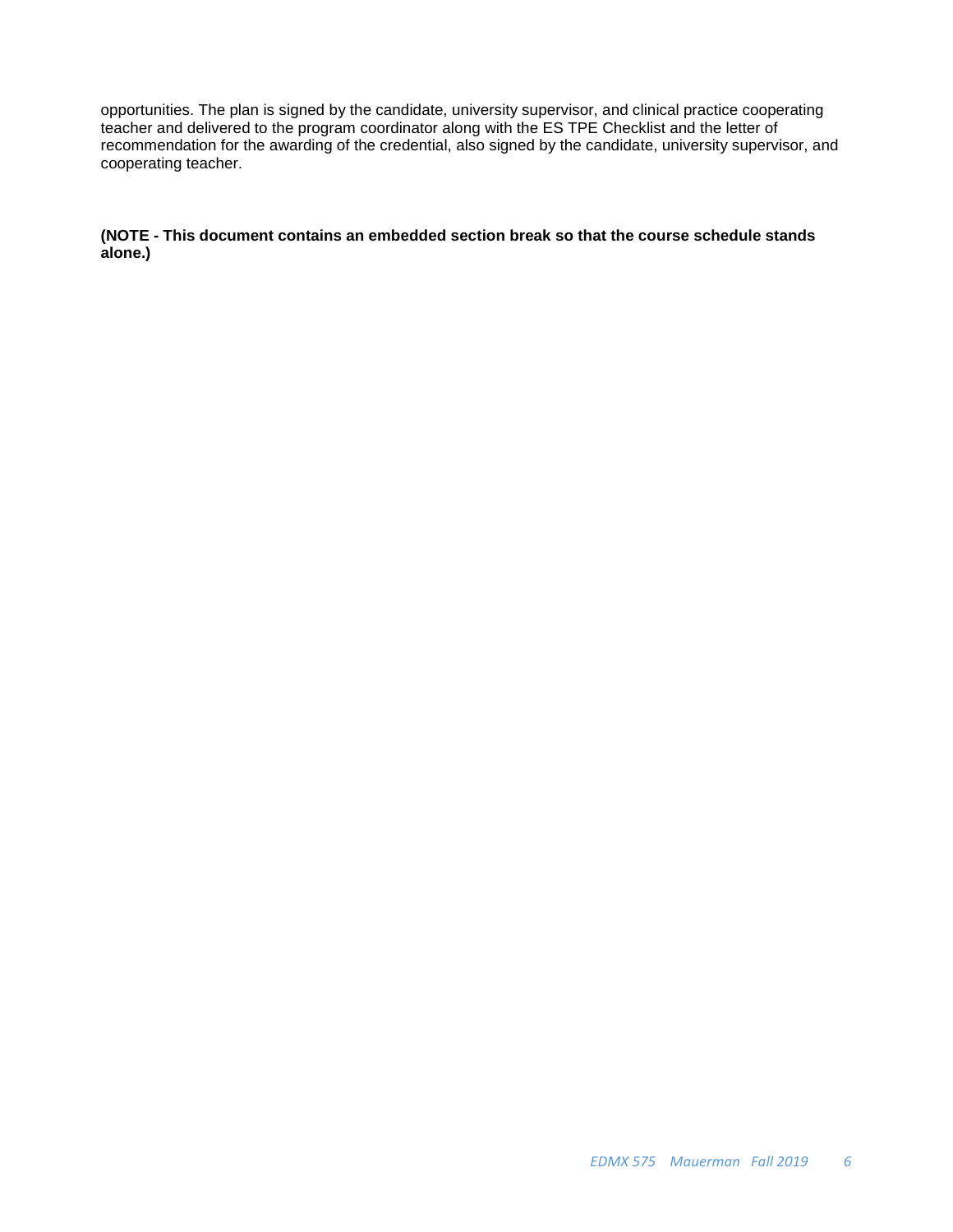|                           | <b>TENTATIVE COURSE SCHEDULE</b><br><b>EDMX 575 FALL 2019</b>       |                                                                                                                                                                                                                                                                                                                                                    |                                           |                                                                                                   |  |  |
|---------------------------|---------------------------------------------------------------------|----------------------------------------------------------------------------------------------------------------------------------------------------------------------------------------------------------------------------------------------------------------------------------------------------------------------------------------------------|-------------------------------------------|---------------------------------------------------------------------------------------------------|--|--|
| W                         | <b>DATES</b>                                                        | <b>CLASS ACTIVITY/TOPIC DESCRIPTION</b>                                                                                                                                                                                                                                                                                                            | <b>READ/DO</b>                            | <b>DUE</b>                                                                                        |  |  |
|                           | Find and transfer all Breadth of Experience assignments to EDMX 575 |                                                                                                                                                                                                                                                                                                                                                    | Professional<br><b>Dispositions</b>       | Prof Disp,                                                                                        |  |  |
| $\mathbf{1}$              | Τ<br>8/27/19<br>F <sub>2F</sub><br>Seminar                          | <b>Orientation:</b> Review of Syllabus, Assignments and<br>Placements!<br>Observations/Interns: Do you need to make added<br>arrangements?                                                                                                                                                                                                         | Syllabus<br>PRINT ITDP for<br>US & CT     | GTKY,<br>Profile photo                                                                            |  |  |
| $\overline{c}$            | Online<br>9/3                                                       | Online Course Module 3: Complete personal information on<br>ITDP; -Pre-clinical Self-Assess on ES TPEs;<br>[Interns: Conduct Field Experience Visitation Reflection per<br>assignment by Mike Norman]<br>-Work ahead on Strengths/Need Inventory when available<br>online<br>-Give ITDP to CT and University Supervisor; discuss, seek<br>feedback | Visitation<br>Log#1                       | Submit<br>(From 511)<br>Good idea to<br>submit ALL<br>from 511 into<br>appropriate<br>portals NOW |  |  |
| $\ensuremath{\mathsf{3}}$ | T 9/10<br>F <sub>2</sub> F Seminar                                  | Strength/Growth Needs informal assessment introduction<br>Professional Growth Web Quest--brainstorm for post credential<br>options; complete strength/Need inventory                                                                                                                                                                               | Complete<br>S & N online                  | Submit in<br>Portal, CC                                                                           |  |  |
| $\overline{4}$            | Online<br>9/17                                                      | Complete as many Logs, Reflection assignments s as possible.<br>Submit!<br>Work Ahead: Employment Portfolio -- THIS IS TIME<br><b>CONSUMING</b>                                                                                                                                                                                                    |                                           | Submit in<br>Portal, CC                                                                           |  |  |
| 5                         | T 9/24<br>F <sub>2</sub> F Seminar                                  | <b>Review &amp; Support Session: Clinical Practice protocols</b><br>-Employment Portfolio assignment review<br>-Student Services credential review; check in by you to them                                                                                                                                                                        | All CP forms                              |                                                                                                   |  |  |
| 6                         | Online<br>10/1                                                      | -Complete as many Logs/Reflections as possible.<br>-Complete initial strengths and growth needs on ITDP<br>-ITDP to CT and University Supervisor; discuss, seek feedback<br>Compile and complete Professional Employment Portfolio                                                                                                                 | <b>Observation</b><br>Log #2 & 43         | Submit in<br>Portal, CC                                                                           |  |  |
| $\overline{7}$            | T 10/8<br>F <sub>2</sub> F Seminar                                  | <b>Professional Dispositions &amp; ITDP Workshop</b><br>In class: Log on and submit professional dispositions with 2<br>examples of how they each have been met<br>Work on the specific areas inside your ITDP                                                                                                                                     | Self assess<br><b>Visitation</b><br>Log#4 | <b>SUBMIT IN</b><br><b>TS NOW</b>                                                                 |  |  |
| 8                         | Online<br>10/15                                                     | FINISH and SUBMIT Professional Dispositions by this date                                                                                                                                                                                                                                                                                           |                                           | Submit                                                                                            |  |  |
| 9                         | T 10/22<br>F <sub>2</sub> F Seminar                                 | -how to apply for the ES Mild/Moderate credential and new<br>CCTC updates; look for your final eval from Tyona in<br>November                                                                                                                                                                                                                      |                                           |                                                                                                   |  |  |
| 10                        | Online<br>10/29                                                     | Work on TPEs in clinical practice, collect and record evidences<br>for your ES TPEs, finish entering information on ITDP; share<br>IDTP with CT and University Supervisor; seek signatures; add<br>in post-credential professional development options.                                                                                            | <b>Visitation</b><br>Log#5                | Submit                                                                                            |  |  |
| 11                        | $T$ 11/5<br>F <sub>2</sub> F Seminar                                | <b>Collaborating with Service Providers-Guest Speakers:</b><br>Submit final ES TPEs, TPE portfolio, and ITDP;<br>Self-Assessment on ES TPEs.                                                                                                                                                                                                       |                                           |                                                                                                   |  |  |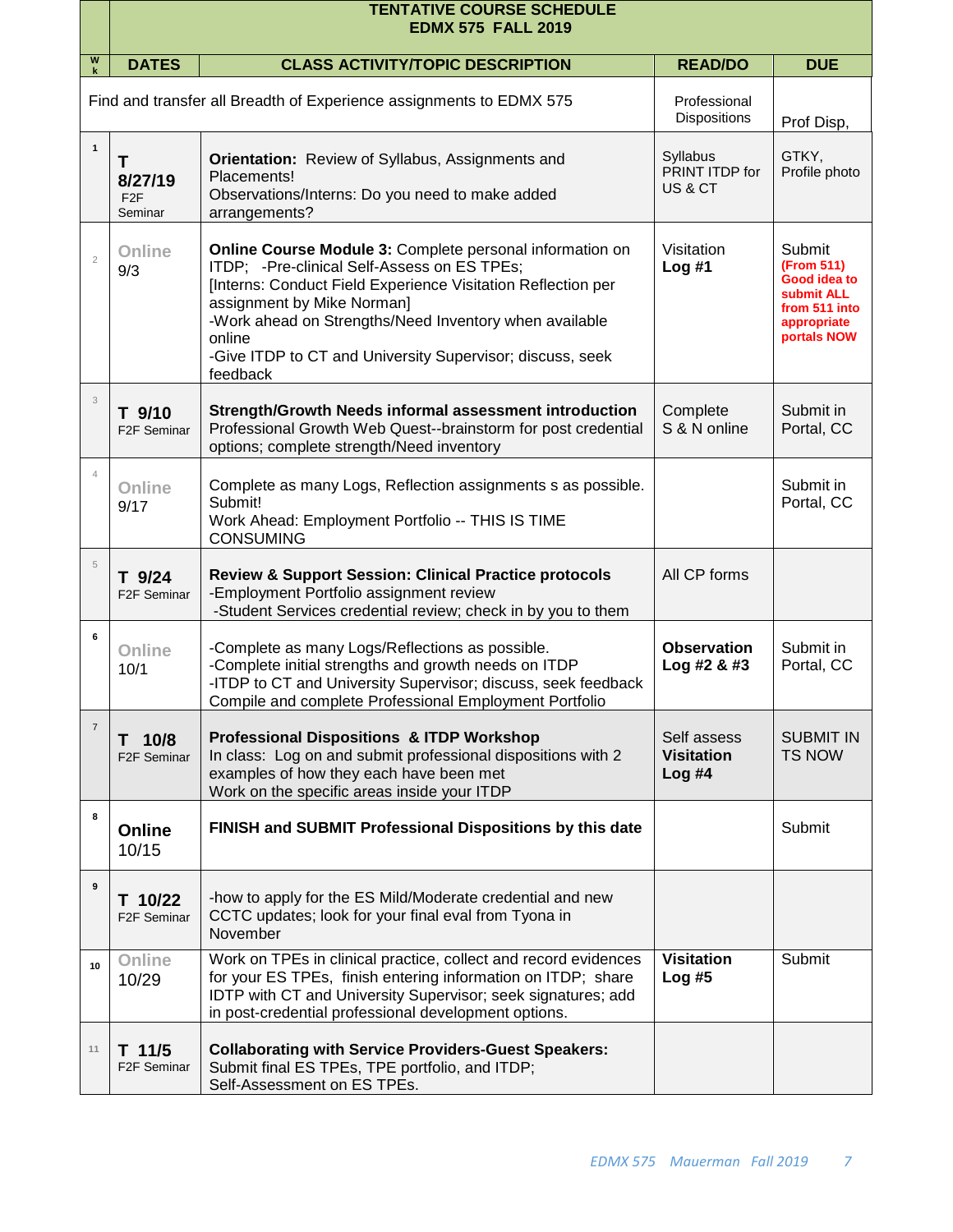| 12 | <b>Online</b><br>T 11/12            | Finish IDTP with CT and University Supervisor; seek<br>signatures; add in post-credential professional development<br>options. |                                                |  |
|----|-------------------------------------|--------------------------------------------------------------------------------------------------------------------------------|------------------------------------------------|--|
| 13 | T 11/19<br>F <sub>2</sub> F Seminar | Possible Guest Speaker; possible cancellation of class,<br>depending upon level of completion by ALL candidates                |                                                |  |
| 14 | Online<br>11/26                     | <b>Happy Thanksgiving</b><br>IF not finished with CP, submit ITDP by week 16.                                                  |                                                |  |
| 15 | T 12/5<br>F2F<br>Seminar            | <b>Final Class only as needed</b>                                                                                              | $No$ ITDP $=$<br><b>NO PASS this</b><br>course |  |
| 16 | 12/9-13                             | Exam Week - No Class                                                                                                           |                                                |  |

Please continue below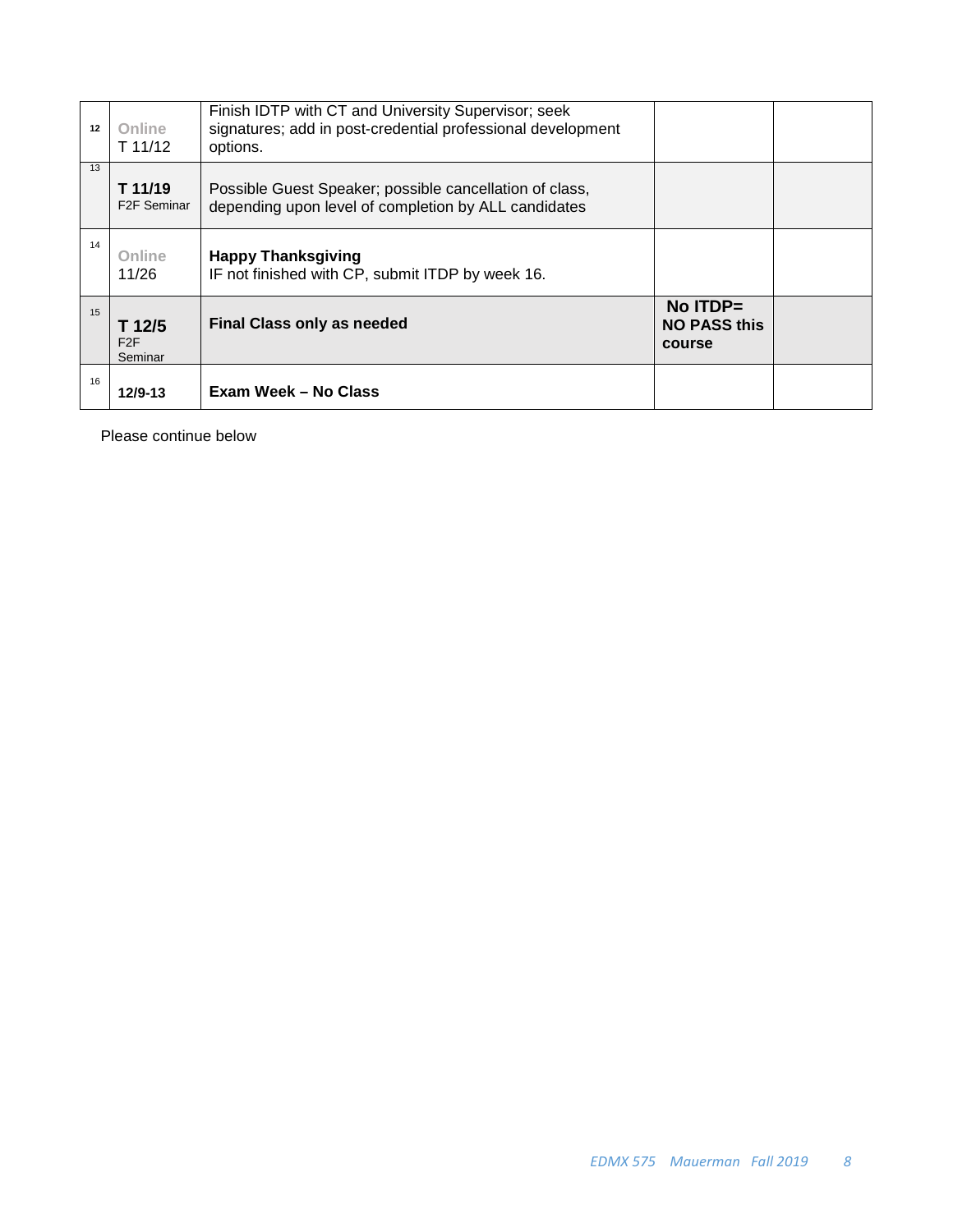## <span id="page-8-0"></span>COURSE REQUIREMENTS AND GRADED COURSE COMPONENTS

| <b>Assignment</b>                                                                                                   | <b>Points</b> |  |
|---------------------------------------------------------------------------------------------------------------------|---------------|--|
| Data & Photo in CC (GTKY-Getting to Know You)                                                                       |               |  |
| Personal Employment Portfolio                                                                                       |               |  |
| 5 Breadth of Experience Reflections & Visitation Logs<br>Must equal 30 hours of experience in varied Sp Ed settings | 25            |  |
| Strength & Need Professional Development Self-Assessment                                                            | 10            |  |
| Individual Transition Development Plan (ITDP)                                                                       |               |  |
| Professional Dispositions Summative Assessment (TS)                                                                 |               |  |
| Attendance, Participation, Collaboration (3 pts/session)                                                            |               |  |
| <b>Raw Point Scale</b>                                                                                              | 100           |  |

#### <span id="page-8-1"></span>**Course Assignments – Detail provided inside the Cougar Course**

## <span id="page-8-2"></span>**Grading Standards**

Grades are earned on a pass/fail basis. All Assignments, professional dispositions, group participation Employment Portfolio MUST be of excellent quality in order to pass this course and be recommended for a credential. In this instance, candidates may interpret this in terms of earning a strong A or failing the course.

## <span id="page-8-3"></span>**Final Exam Statement**

Due to the intense nature of this course, and the multiple assessments administered, there will be no formal Final Exam. Attendance at all cohort events are considered part of the final examination for every candidate.

#### <span id="page-8-4"></span>**School of Education/Course Attendance Policy**

Due to the dynamic and interactive nature of courses in the School of Education, all candidates (course participants) are expected to attend all classes and participate actively. At a minimum, candidates (course participants) must attend more than 80% of class time, or s/he may not receive a passing grade for the course at the discretion of the instructor. Individual instructors may adopt more stringent attendance requirements. Should the candidate (course participants) have extenuating circumstances, s/he should contact the instructor as soon as possible. *(Adopted by the COE Governance Community, December, 1997).*

#### <span id="page-8-5"></span>**Policy on Late/Missed Work**

All instances of work submitted late must be discussed with the instructor in order to earn credit.

#### <span id="page-8-6"></span>**Student Collaboration Policy**

<span id="page-8-7"></span>.

This cohort has established a code of Norms that has been curated and agreed upon by all candidates. This agreement includes engaged and intentional group work in base groups and other groups as determined by the cohort and by the instructor. Collaborative skills include respectful and effective interactions among group members, accountability for all assigned group roles. This extends to supportive, helping relationships that extend beyond typical group work, and embrace true cooperative group functioning. These interactions are reflected in the Professional Disposition Rubric and resulting score.

## **GENERAL CONSIDERATIONS**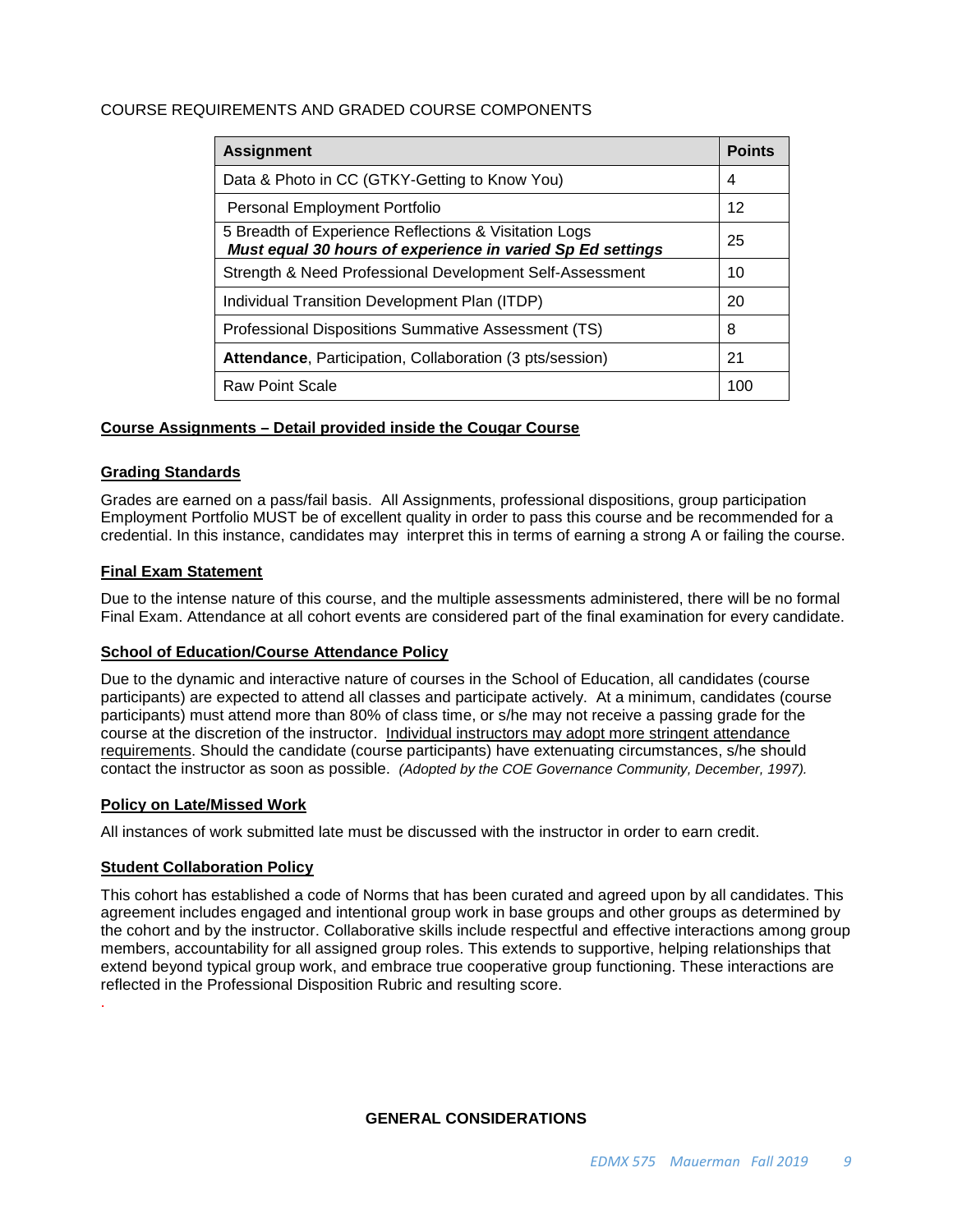## <span id="page-9-0"></span>**CSUSM Academic Honesty Policy**

Students will be expected to adhere to standards of academic honesty and integrity, as outlined in the Student Academic Honesty Policy. All assignments must be original work, clear and error-free. All ideas/material that are borrowed from other sources must have appropriate references to the original sources. Any quoted material should give credit to the source and be punctuated accordingly.

Academic Honesty and Integrity: Students are responsible for honest completion and representation of their work. Your course catalog details the ethical standards and penalties for infractions. There will be zero tolerance for infractions. If you believe there has been an infraction by someone in the class, please bring it to the instructor's attention. The instructor reserves the right to discipline any student for academic dishonesty, in accordance with the general rules and regulations of the university. Disciplinary action may include the lowering of grades and/or the assignment of a failing grade for an exam, assignment, or the class as a whole.

Incidents of Academic Dishonesty will be reported to the Dean of Students. Sanctions at the University level may include suspension or expulsion from the University.

Refer to the full Academic Honesty Policy at: [http://www.csusm.edu/policies/active/documents/Academic\\_Honesty\\_Policy.html](http://www.csusm.edu/policies/active/documents/Academic_Honesty_Policy.html)

## <span id="page-9-1"></span>**Plagiarism**

As an educator, it is expected that each candidate (course participant) will do his/her own work, and contribute equally to group projects and processes. Plagiarism or cheating is unacceptable under any circumstances. If you are in doubt about whether your work is paraphrased or plagiarized see the Plagiarism Prevention for Students website [http://library.csusm.edu/plagiarism/index.html.](http://library.csusm.edu/plagiarism/index.html) If there are questions about academic honesty, please consult the University catalog.

#### <span id="page-9-2"></span>**Students with Disabilities Requiring Reasonable Accommodations**

Students with disabilities who require reasonable accommodations must be approved for services by providing appropriate and recent documentation to the Office of Disability Support Services (DSS). This office is located in Craven Hall 4300, and can be contacted by phone at (760) 750-4905, or TTY (760) 750- 4909. Students authorized by DSS to receive reasonable accommodations should meet with their instructor during office hours or, in order to ensure confidentiality, in a more private setting.

## <span id="page-9-3"></span>**Credit Hour Policy Statement**

Per the University Credit Hour Policy:

"Courses with face-to-face instruction (including activity and laboratory modes of instruction) must ensure that students understand that they are expected to spend a minimum of two hours outside of the classroom each week for each unit of credit engaged in learning. (Note that for courses with a "lecture" mode of instruction over an entire semester, each unit of credit corresponds to an 'hour' of class-time and two hours of student learning outside of class. For activity and laboratory modes of instruction, depending on the particular instructional mode, each unit of credit corresponds to two or three 'hours' of class-time, and two hours of student learning outside of class.)"

What this means for EDMX 575 is structured so that the online weeks are considered "laboratory" weeks, which means that candidates can expect to spend **six (6) hours** on tasks during the online weeks.

## <span id="page-9-4"></span>**All University Writing Requirement**

In keeping with the university-wide policy that every course at the university must have a writing requirement of at least 2500 words, this course will include weekly reflective writing prompts, the completion of two universal lesson designs, in accordance with TPA standards. Additionally candidates are required to complete assignments in the areas of typical and atypical human development, a student characteristics chart for students with special needs, as well as a written project which details service options for a particular student. EDMX 575 candidates will exceed this number of words within the first two weeks of courses.